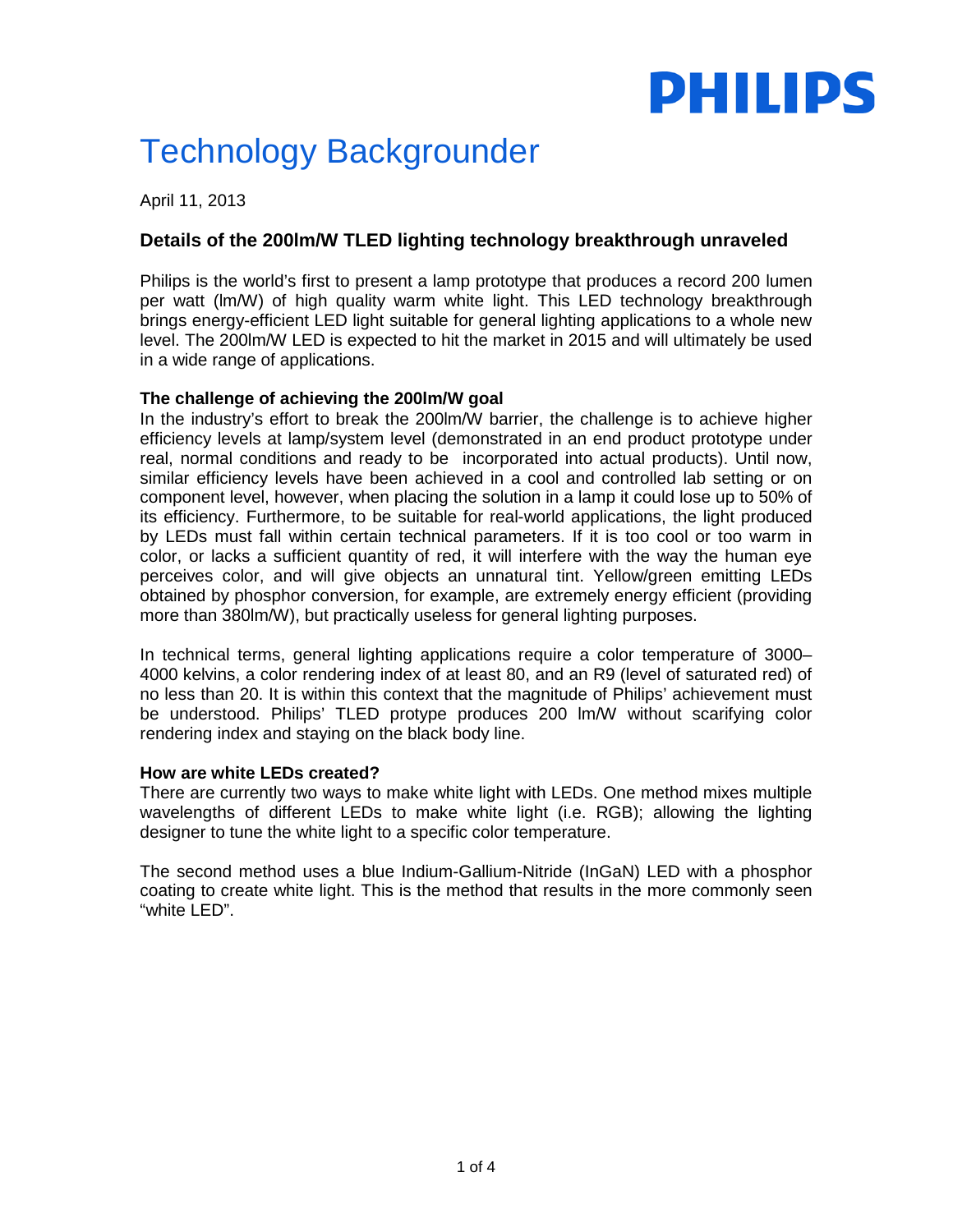But now Philips is using a new approach, which combines blue, green and red light to create high quality white light:



#### Philips 200lm/W lighting technology breakthrough

At the heart of this TLED is Philips Lumileds InGaN LED, recognized as the world's highest performing blue LED. This LED significantly boosts efficiency from the earlier generation which was at the heart of the L Prize (see below) winning replacement 60W bulb.

# **A major energy-saving breakthrough**

This LED innovation introduces tremendous potential for lowering energy consumption for lighting by halve. Until now, the relative energy efficiency of fluorescent lighting (100lm/W) has seen it dominate in office and industrial environments. Homes and shops, meanwhile, have tended to stick with the gentler, warmer light produced by conventional bulbs (operating at around 15lm/W) or halogen lights (25lm/W). Philips' new 200lm/W LED, however, leaves all three technologies in the shade. Vastly more energy efficient than incandescent and halogen lighting, LED can drive down energy bills.

The most significant implication of the new LED, however, is that it can finally unseat fluorescent lighting as the most energy-efficient technology for general lighting applications. The 200lm/W LED uses only half the energy of a fluorescent tube, and given that the latter account for more than 50% of the world's total lighting, transitioning to LED will drive staggering energy and cost savings. In the United States, for example, fluorescent lights consume about 200 terawatt-hours (TWH) annually.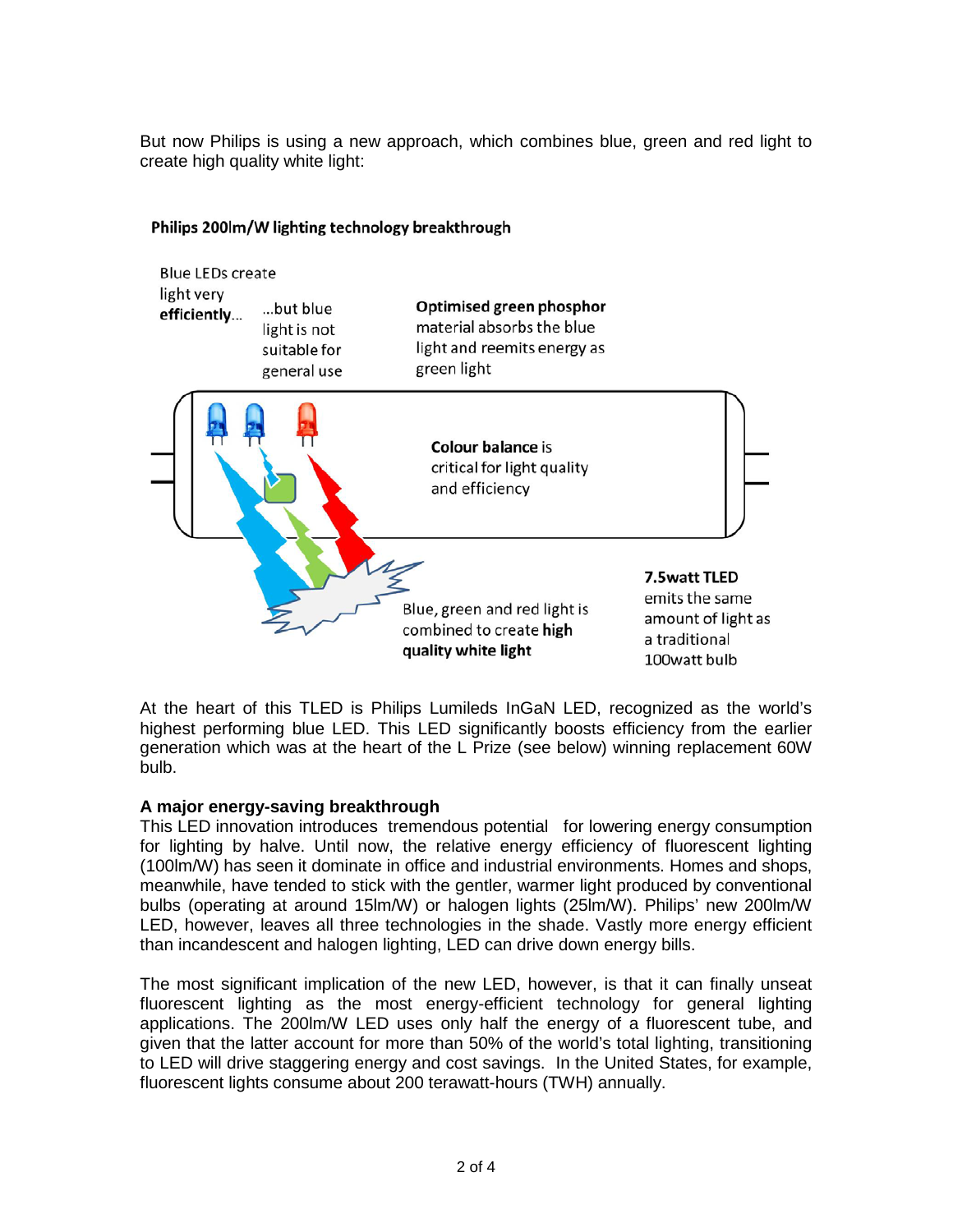If these lights were all replaced with 200 lm/W LEDs, the US would use around 100TWH less energy – saving more than US\$12 billion and preventing around 60 million metric tons of  $CO<sub>2</sub>$  from being released into the atmosphere. Repeating these savings all around the globe, clearly shows the scale and the immense impact of this innovation.

As an added benefit, the new LEDs generate less heat, so they can be made without heat sinks. This means they are less bulky, give greater design freedom, use less material and can be produced more cheaply.



# **Technical specifications for TLED prototype:**

Efficacy **200lm/W** CRI **>80** CCT **4500-3000K** BBL **R9>0**

#### **An ongoing commitment to meaningful innovation**

The LED research team takes its place in a long tradition of meaningful innovation at Philips, stretching back to when the company first brought Edison's light bulb to the market more than 100 years ago. By finally offering a superior energy-saving alternative to fluorescent tubes, the 200lm/W TLED represents a momentous step towards significantly decreased energy consumption worldwide.

#### **The L Prize – replacement of 60W bulb**

In 2011, Philips was selected as the winner of a U.S. Department of Energy competition to replace the common light bulb. The competition, launched in 2008, challenged lighting